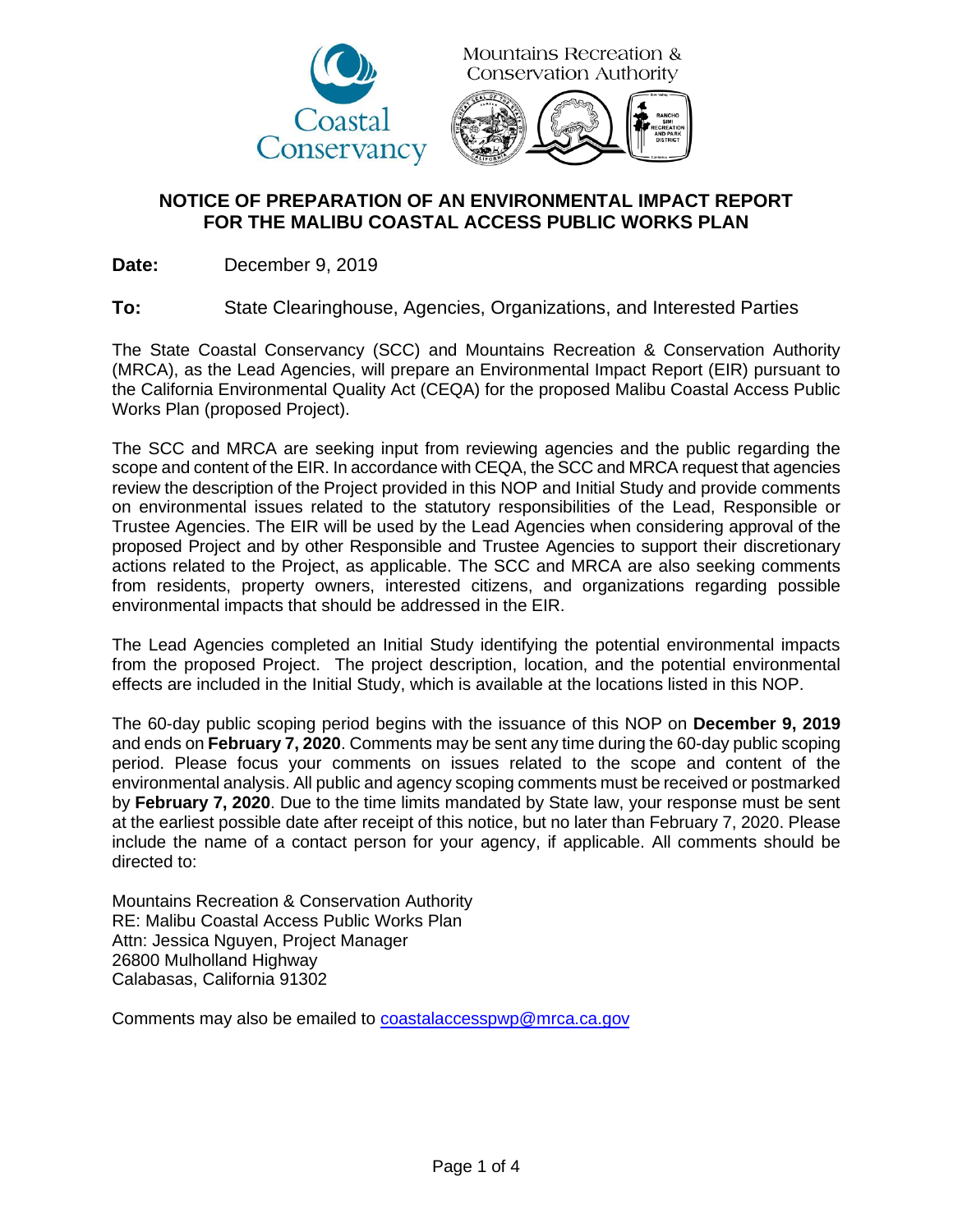Malibu Coastal Access Public Works Plan NOP Page 2 of 4 December 9, 2019

The Lead Agencies are providing additional opportunity to provide comments at a Scoping Meeting scheduled for **January 22, 2020 at 6:00pm** at 26800 Mulholland Highway, Calabasas, CA 91302. The Scoping Meeting discussion will be limited to understanding the proposed Project and any possible environmental impacts, reasonable alternatives, and potential mitigation measures.

## **Malibu Coastal Access Public Works Plan Project Description**

This NOP incorporates by reference the descriptions and analysis included in the Initial Study as if the Initial Study's full text were set forth in this NOP.

**Project Location:** The proposed Project encompasses a total of 17 sites located along the Malibu coast within the City of Malibu. The locations of the 17 sites are indicated in the attached figure.

**Project Overview:** In a collaborative effort to increase public access and recreational opportunities along beaches in the City of Malibu, the SCC and the MRCA are developing the Malibu Coastal Access Public Works Plan. The proposed Project will be reviewed and considered for approval by the California Coastal Commission pursuant to 14 Cal. Code of Regs. §13350 et seq. A draft of the proposed Public Works Plan will be attached to the draft EIR for public review and comment.

The proposed Project consists of development plans and policies for up to seven public beach accessways and management policies for those accessways. The proposed Project also includes ten accessways that are currently open and managed by MRCA or are in the process of being developed by MRCA for public beach access. The proposed Project includes the following elements that cover design to the implementation and management of the beach accessways:

- Site constraints and opportunities for each site that is proposed to be developed in the Public Works Plan;
- Improvements for each site proposed to be developed in the Public Works Plan;
- Objectives and policies related to development, public access and recreation, and resource protection consistent with the California Coastal Act (Coastal Act) and the City of Malibu Local Coastal Program; and
- Management policies to provide for the operation and maintenance of all the public beach accessways included in the Public Works Plan.

The proposed Project also addresses the statutory environmental elements for developing the Public Works Plan, such as those contained in Public Resources Code §30605. The 17 public beach accessways included in the proposed Project are identified in the attached figure. Accessways with site numbers preceded by the letter "D" are proposed to be improved and would be subject to the development policies and management policies in the Public Works Plan. Accessways with site numbers preceded by the letter "M" are sites that are being developed under an existing local coastal development permit entitlement or are currently open. These sites would be subiect to the management policies in the Public Works Plan.

The proposed improvements and management of the public beach accessways included in the proposed PWP are described in further detail in the Initial Study.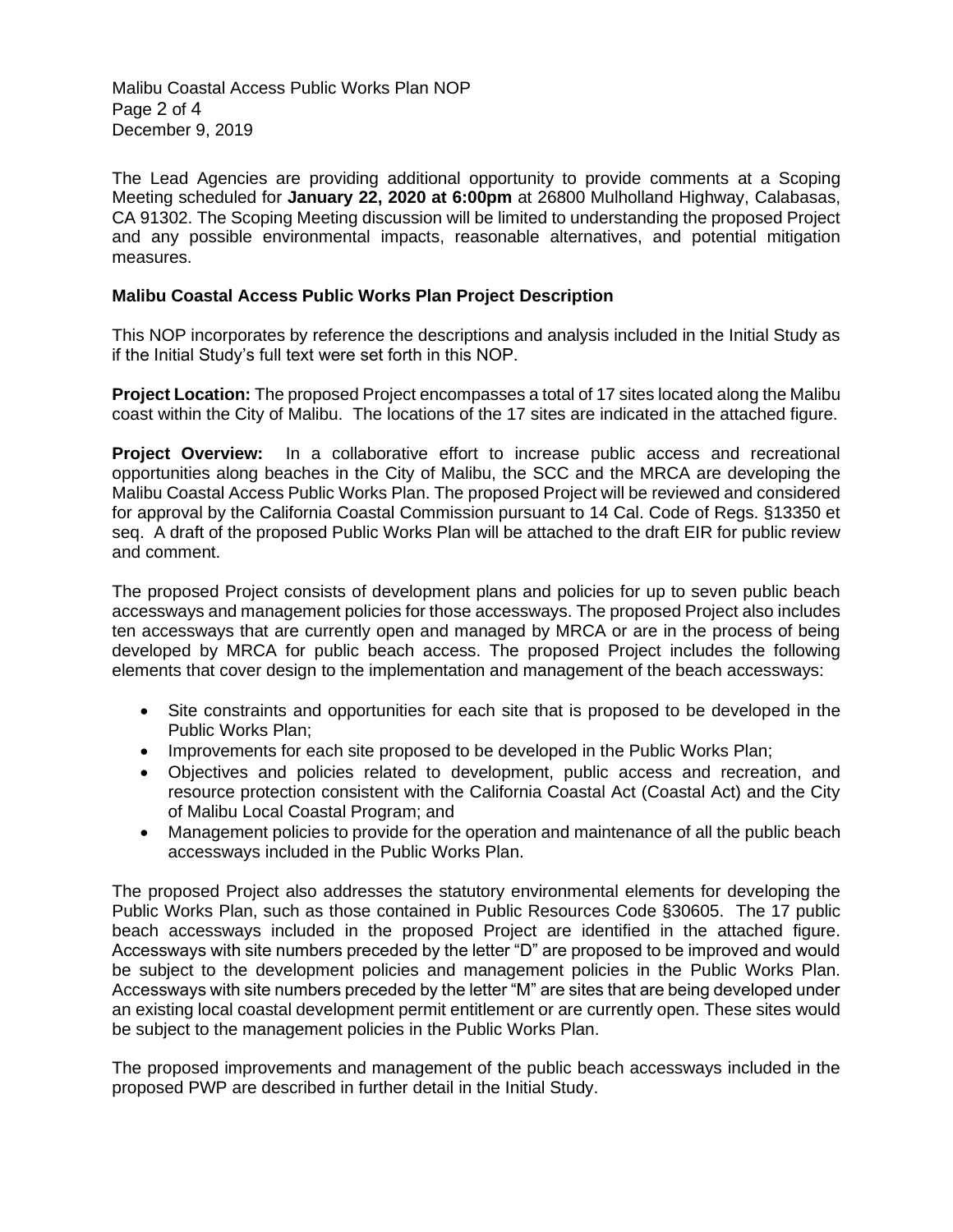Malibu Coastal Access Public Works Plan NOP Page 3 of 4 December 9, 2019

## **Potential Environmental Impacts**

In accordance with Section 15126 of the CEQA Guidelines, the EIR will assess the physical changes to the environment that would likely result from construction and operation of the proposed Project, including direct, indirect, and cumulative impacts, as well as growth-inducing effects.

The SCC and MRCA determined that an EIR will be required to satisfy environmental review for the proposed Project. The scope of the EIR analysis would include evaluation of environmental effects associated with the following issue areas:

- Aesthetics
- Air Quality
- Biological Resources
- Cultural Resources
- Energy
- Geology and Soils
- Greenhouse Gas Emissions
- Hazards and Hazardous Materials
- Hydrology and Water Quality
- Noise
- Public Services
- Recreation
- Transportation
- Tribal Cultural Resources
- Wildfire

The above issue areas will be finalized after reviewing comments received during the 60-day public scoping period. The Lead Agencies determined in the Initial Study that impacts associated with Agriculture and Forestry Resources, Land Use and Planning, Mineral Resources, Population and Housing, and Utilities and Service Systems, do not have a possible significant effect and would not be further evaluated in the EIR. A summary of the Initial Study's conclusions with respect to these areas will be included in the Impacts Found Not Significant section of the EIR.

Once the potential environmental effects are identified, mitigation measures will be developed as necessary to avoid or reduce potential significant effects of the proposed Project. The EIR will also discuss alternatives to the proposed Project, including a no project alternative. The alternatives discussion in the EIR will evaluate alternatives considered as a means for lessening or avoiding any potentially significant environmental impacts of the proposed Project.

## **Availability of the Initial Study**

An Initial Study is available for review at:

- Malibu Library, 23519 West Civic Center Way, Malibu, California 90265
- King Gillette Ranch, 26876 Mulholland Highway, Calabasas, California 91302
- Los Angeles River Center & Gardens, 570 West Avenue 26, Los Angeles, California 90065
- Online at<https://mrca.ca.gov/about/land-use-planning-documents/>